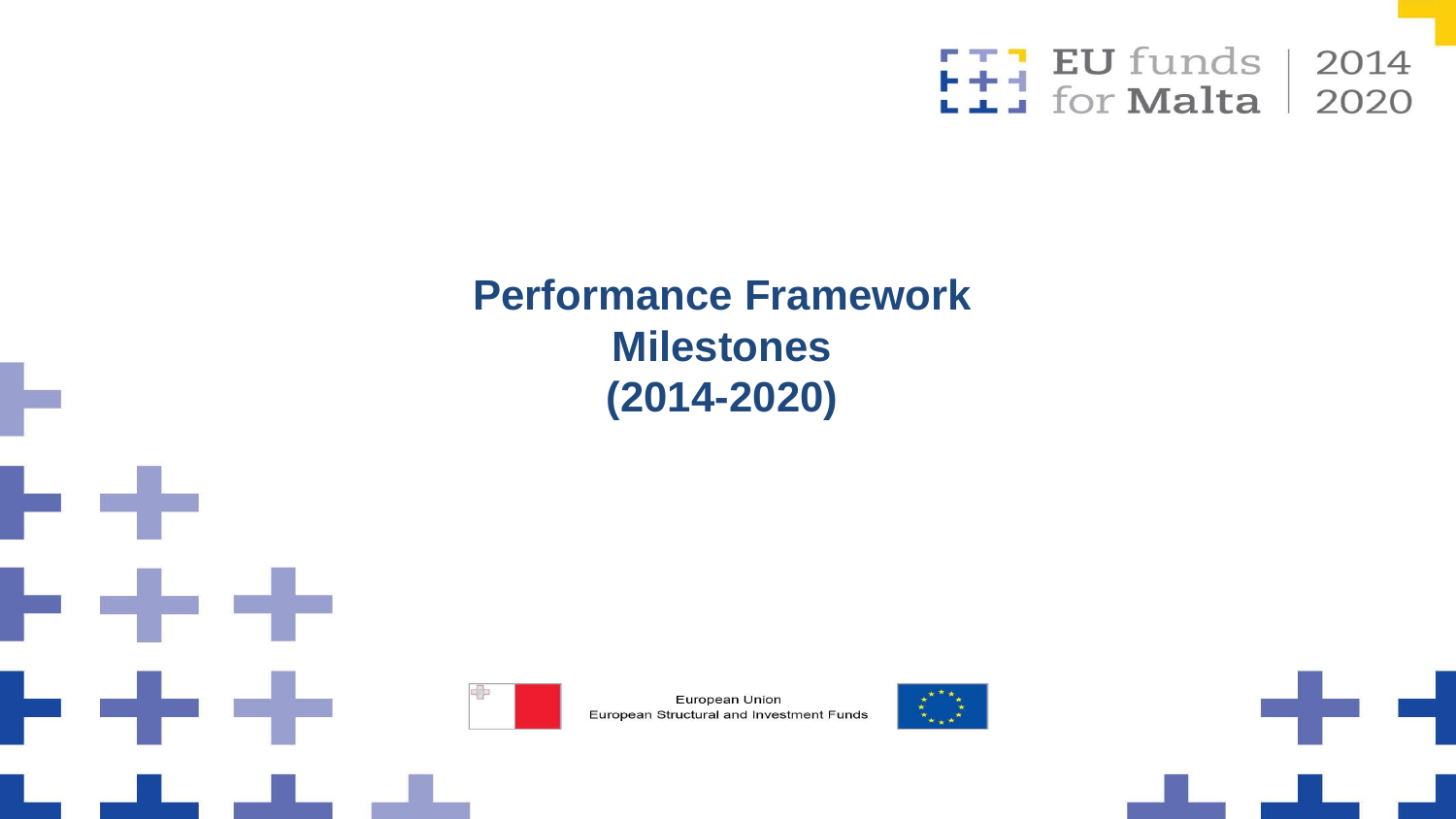#### **Performance Framework & Reserve**



- In order to monitor progress towards the objectives and targets set for each priority, a performance framework has been built on a set of indicators to establish clear, realistic and measurable milestones and targets set for 2018 and 2023.
- Where there is evidence based on financial and output indicators of a serious failure in achieving a priority's milestones due to implementation weaknesses, the Commission may suspend all or part of interim payments for this priority.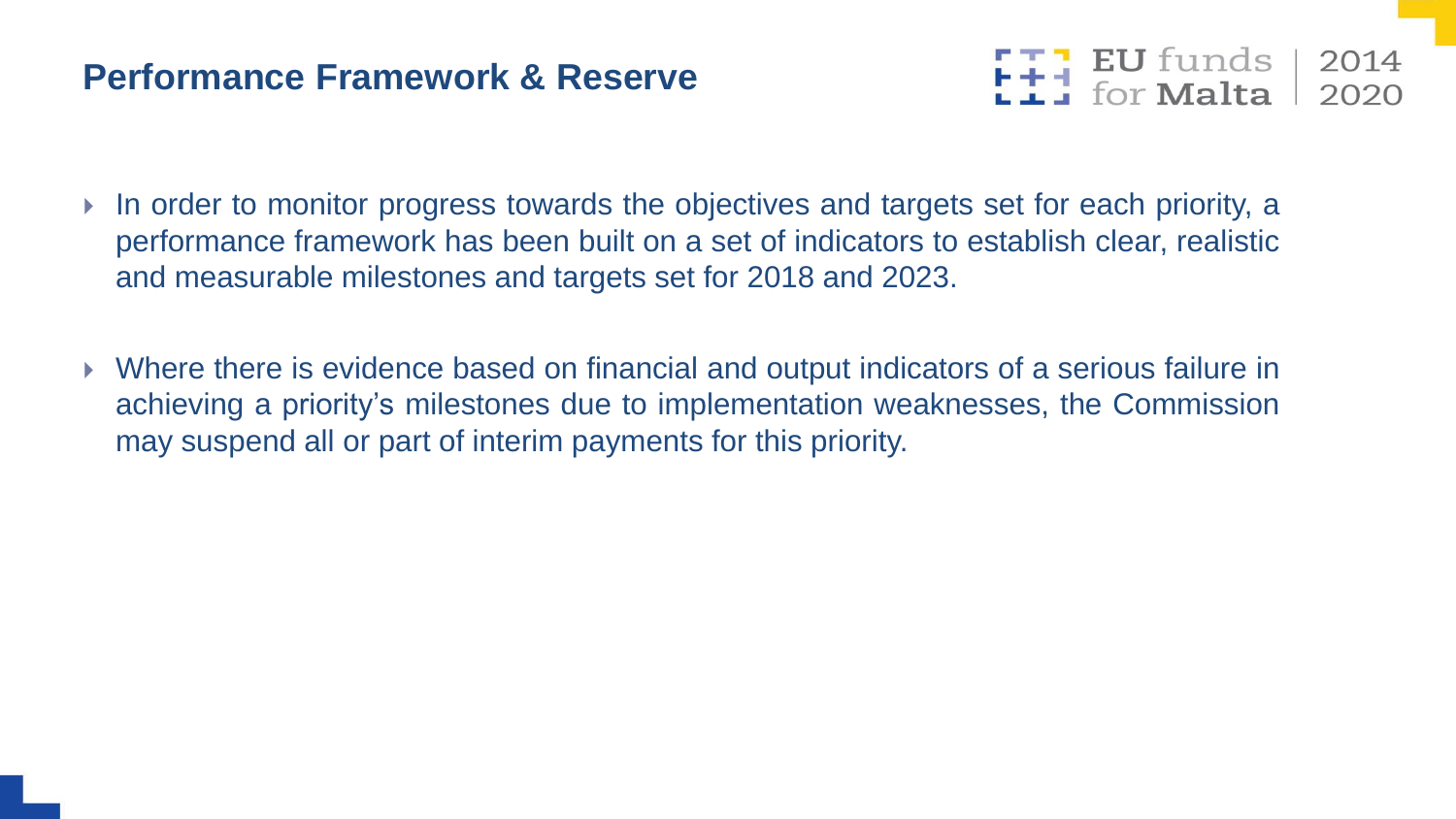

#### Performance Framework for Area of Investment – PA 1

| <b>Output Indicator</b><br><b>Number of research facilities</b> | <b>Output Milestone for 2018</b> | <b>Final Target for 2023</b> |
|-----------------------------------------------------------------|----------------------------------|------------------------------|
| <b>OP Targets</b>                                               | $2^*$                            | 3                            |
| <b>Approved Projects</b>                                        |                                  |                              |

| <b>Financial Indicator</b> | <b>Financial Output for 2018</b> | <b>Final Target for 2023</b> |
|----------------------------|----------------------------------|------------------------------|
| <b>OP Targets</b>          | €17.9M                           | €72.1M                       |
| <b>Approved Projects</b>   | $\overline{\phantom{0}}$         | $\qquad \qquad \blacksquare$ |

\**As a Key Implementation Step, the implementation of 2 research facilities needs to start by 2018.*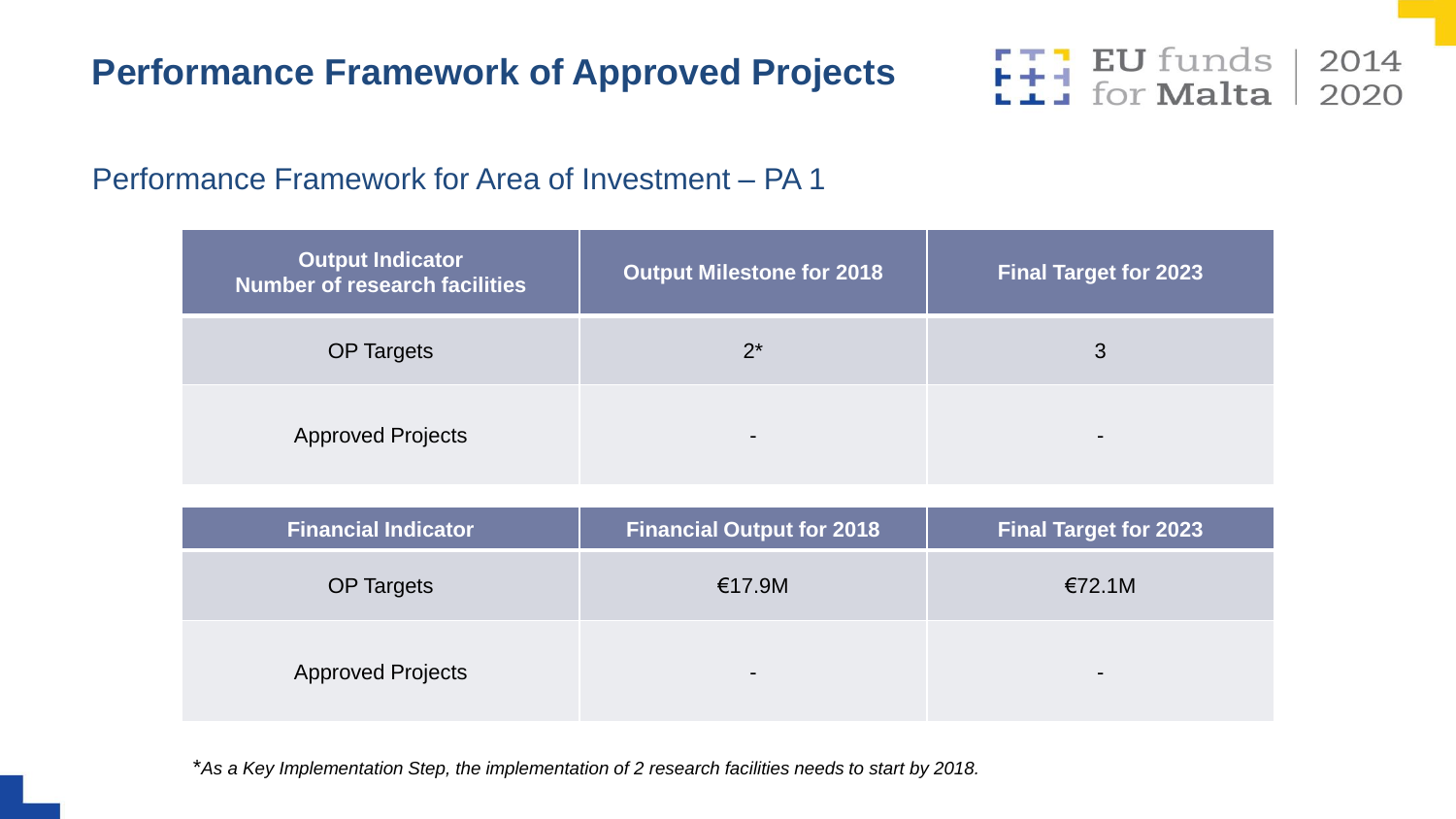

| <b>Output Indicator</b><br>New e-services applications in the<br>areas of health, environment,<br>customs and interdepartmental<br><b>services</b> | <b>Output Milestone for 2018</b> | <b>Final Target for 2023</b> |
|----------------------------------------------------------------------------------------------------------------------------------------------------|----------------------------------|------------------------------|
| <b>OP Targets</b>                                                                                                                                  |                                  | 3                            |
| <b>Approved Projects</b>                                                                                                                           | 3                                | 5                            |

| <b>Financial Indicator</b> | <b>Financial Output for 2018</b> | <b>Final Target for 2023</b> |
|----------------------------|----------------------------------|------------------------------|
| <b>OP Targets</b>          | €9.7M                            | €38.4M                       |
| <b>Approved Projects</b>   | €25.4M                           | €38.4M                       |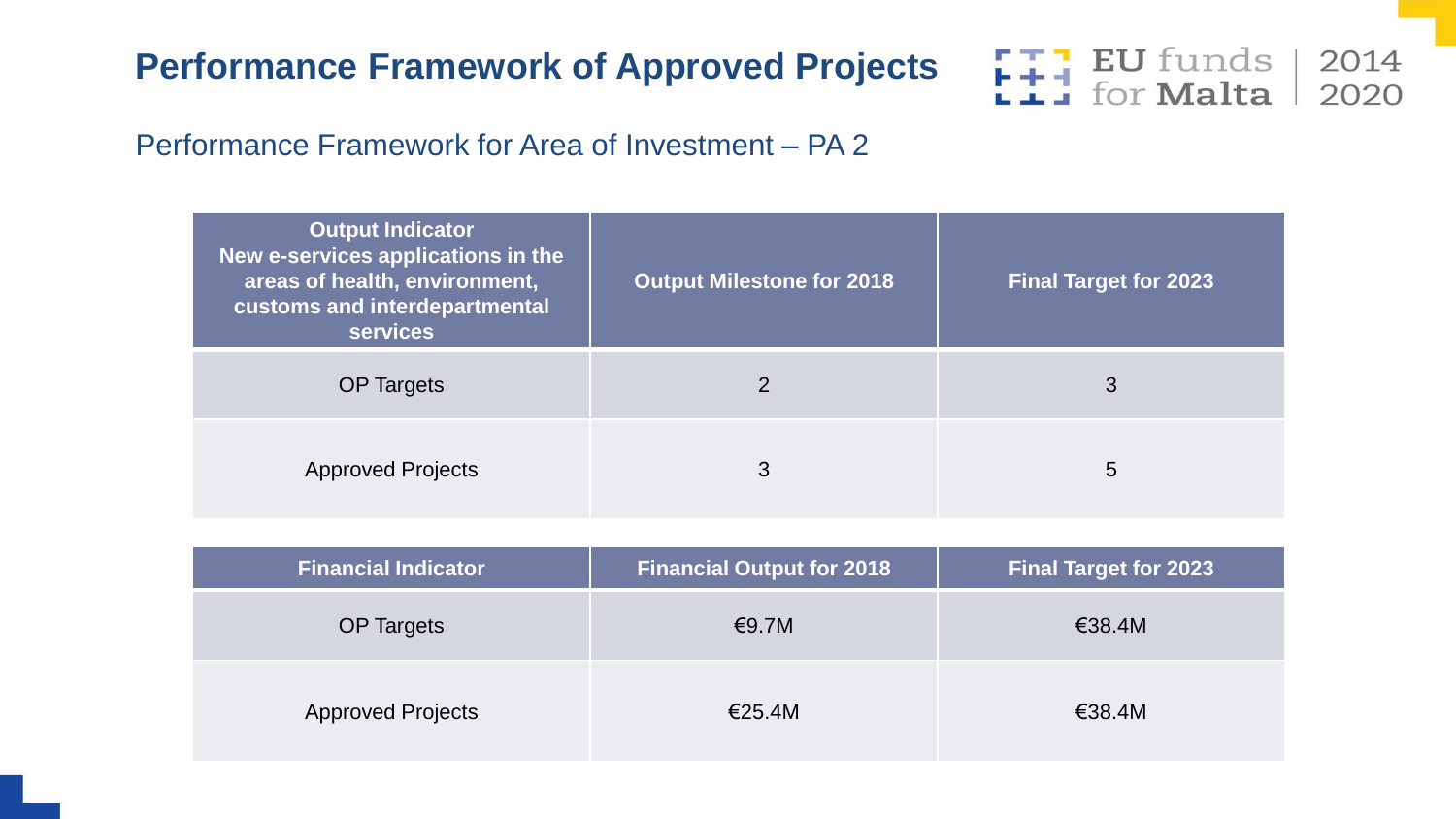

| <b>Output Indicator</b><br><b>Productive Investment: Number of</b><br>enterprises receiving support | <b>Output Milestone for 2018</b> | <b>Final Target for 2023</b> |
|-----------------------------------------------------------------------------------------------------|----------------------------------|------------------------------|
| <b>OP</b> Targets                                                                                   | 70                               | 710                          |
| <b>Approved Projects</b>                                                                            | 100                              | 785                          |
| <b>Financial Indicator</b>                                                                          | <b>Financial Output for 2018</b> | <b>Final Target for 2023</b> |
| <b>OP</b> Targets                                                                                   | €13.3M                           | €53.3M                       |
| <b>Approved Projects</b>                                                                            | €20.8M                           | €44.6M                       |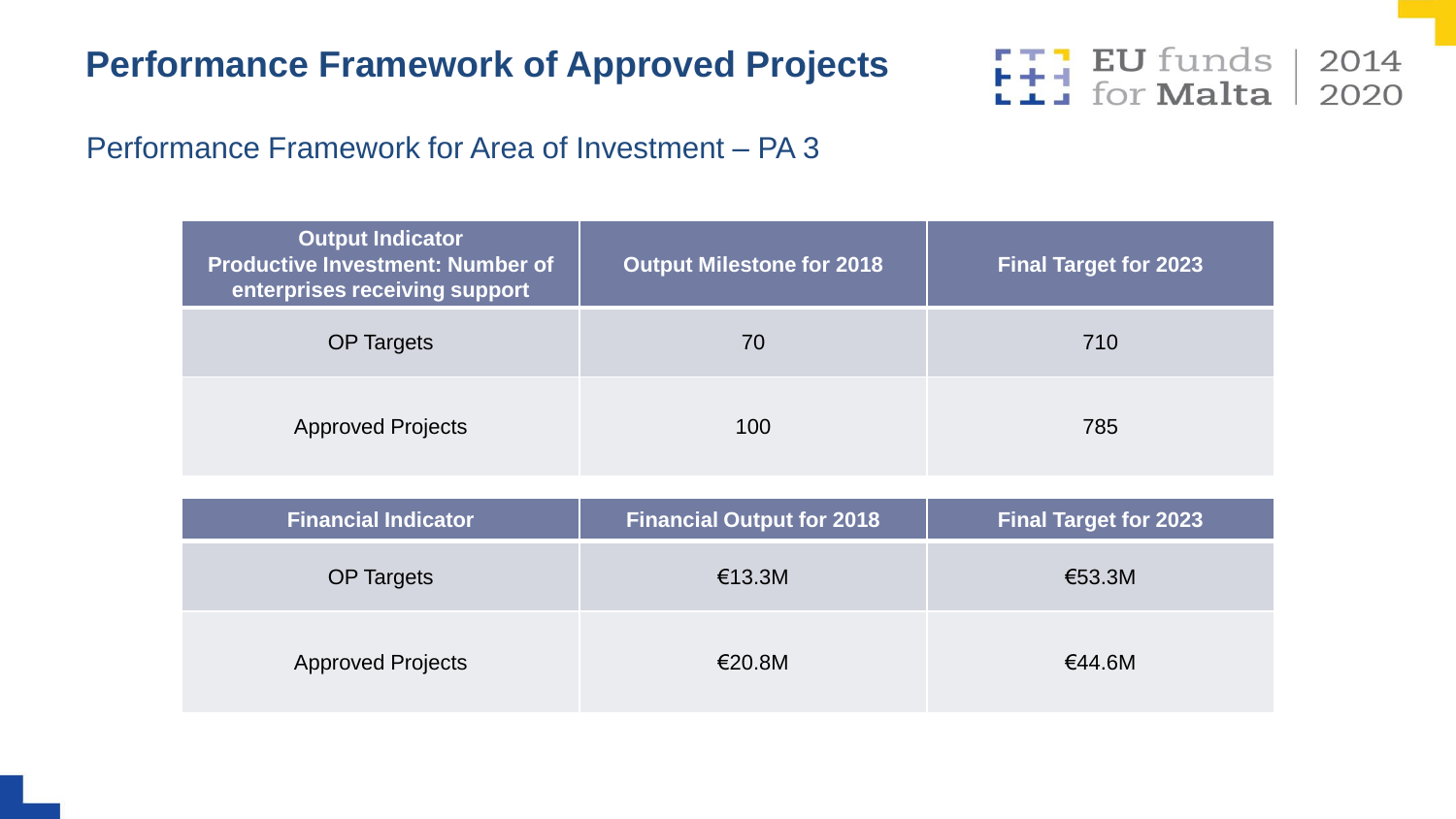

| <b>Output Indicator</b><br><b>Additional capacity of renewable</b><br>energy production | <b>Output Milestone for 2018</b> | <b>Final Target for 2023</b> |
|-----------------------------------------------------------------------------------------|----------------------------------|------------------------------|
| <b>OP Targets</b>                                                                       |                                  | 48.7                         |
| <b>Approved Projects</b>                                                                | 12.88                            | 18.38                        |

| <b>Financial Indicator</b> | <b>Financial Output for 2018</b> | <b>Final Target for 2023</b> |
|----------------------------|----------------------------------|------------------------------|
| <b>OP Targets</b>          | €14.4M                           | €57.7M                       |
| <b>Approved Projects</b>   | €13.2M                           | €20.7M                       |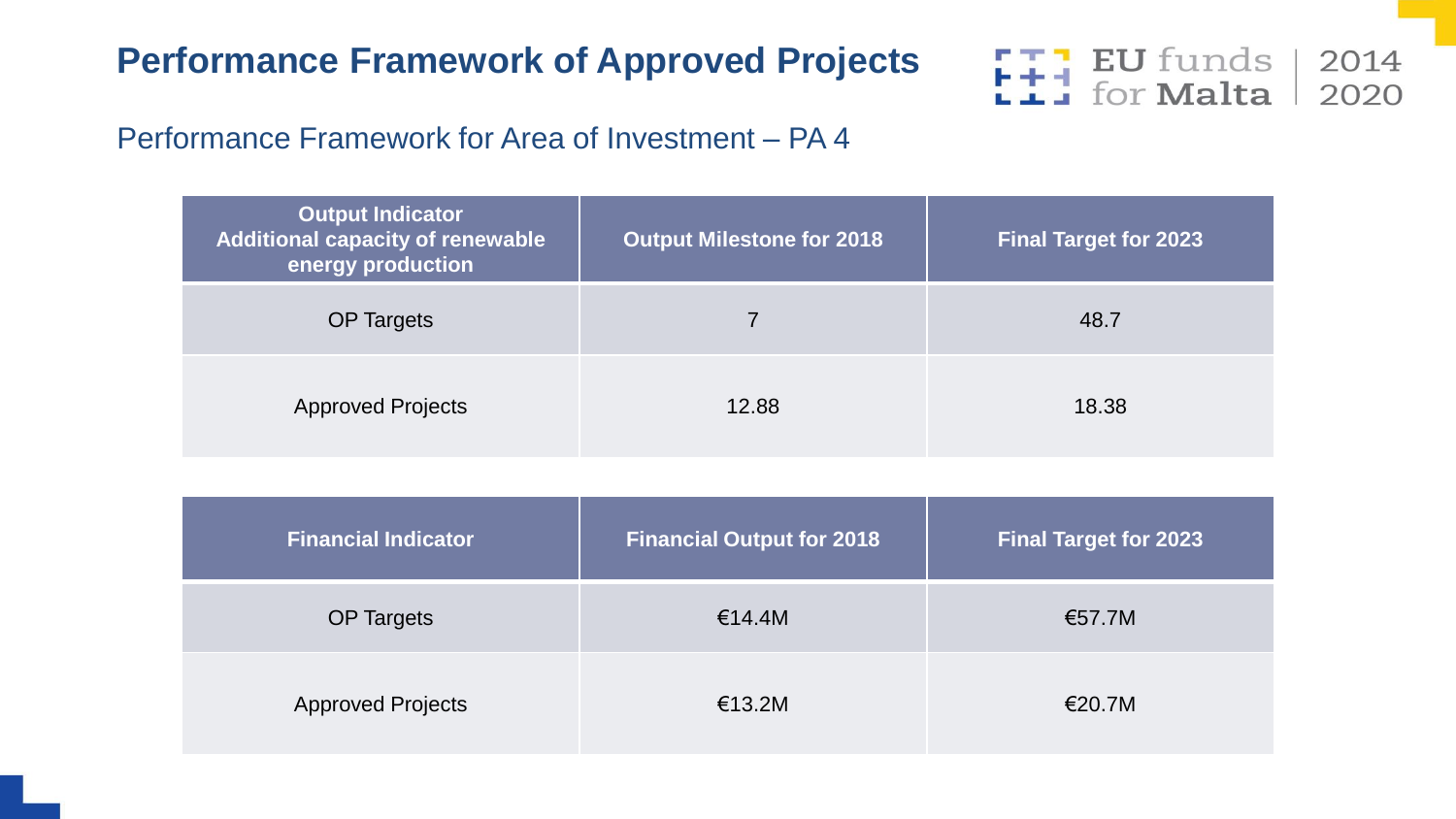

#### Performance Framework for Area of Investment – PA 5

| <b>Output Indicator</b><br>Increase in expected number of visits to<br>supported sites of cultural and natural<br>heritage and attractions | <b>Output Milestone for 2018</b> | <b>Final Target for 2023</b> |
|--------------------------------------------------------------------------------------------------------------------------------------------|----------------------------------|------------------------------|
| <b>OP</b> Targets                                                                                                                          | 3,000                            | 12,000                       |
| <b>Approved Projects</b>                                                                                                                   | –*                               | _*                           |

| <b>Output Indicator</b><br><b>Rehabilitate/Preserved Land</b> | <b>Financial Output for 2018</b> | <b>Final Target for 2023</b> |
|---------------------------------------------------------------|----------------------------------|------------------------------|
| <b>OP Targets</b>                                             | 1,000                            | 5,000                        |
| Approved projects                                             | 2,000                            | 5,000                        |

\* The methodology used to arrive to this target needs to be revised and is currently being analysed.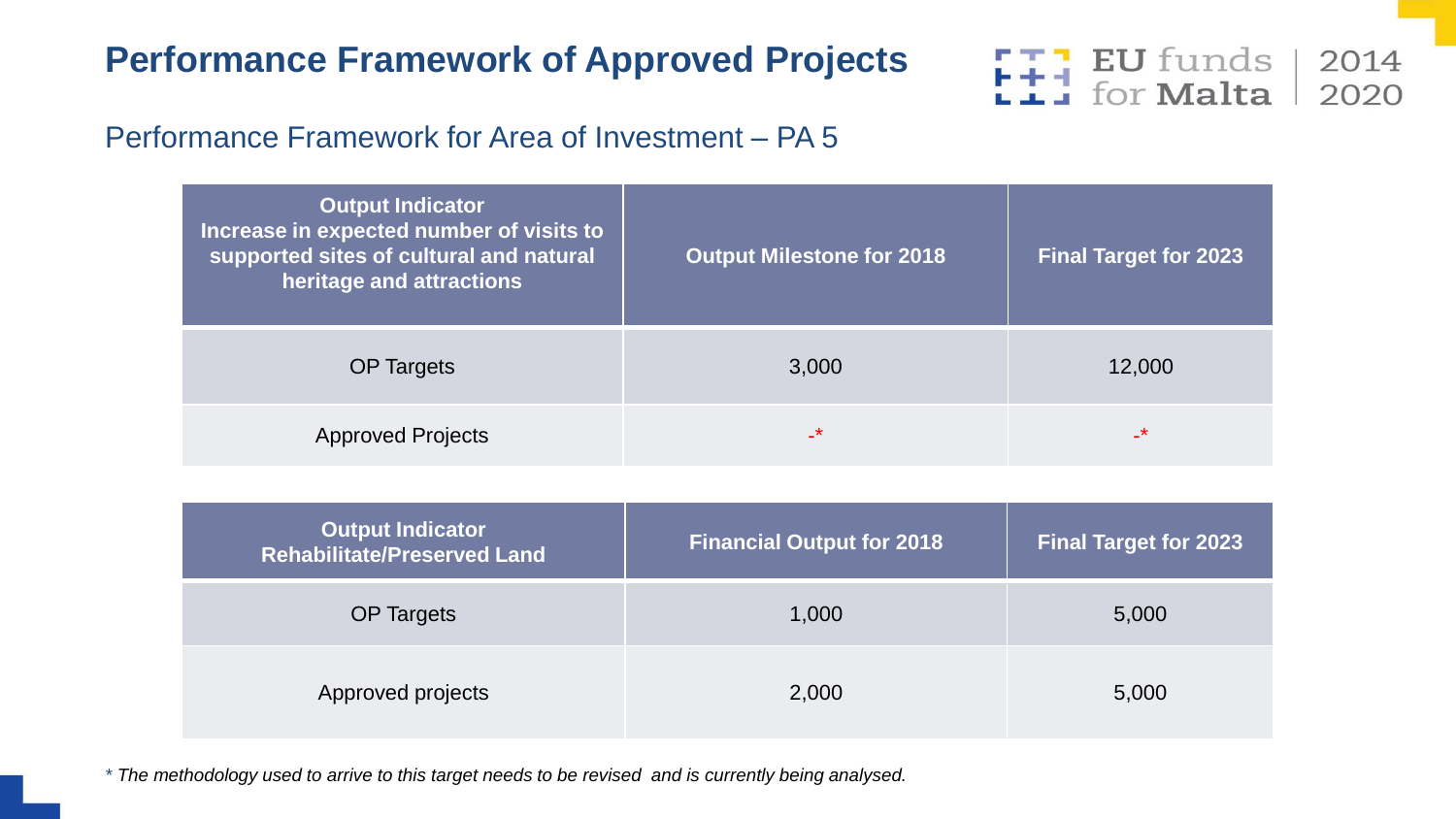

| <b>Financial Indicator</b> | <b>Financial Output for 2018</b> | <b>Final Target for 2023</b> |
|----------------------------|----------------------------------|------------------------------|
| <b>OP Targets</b>          | €17.9M                           | €72.1M                       |
| Approved projects          | €20.2M                           | €47.5M                       |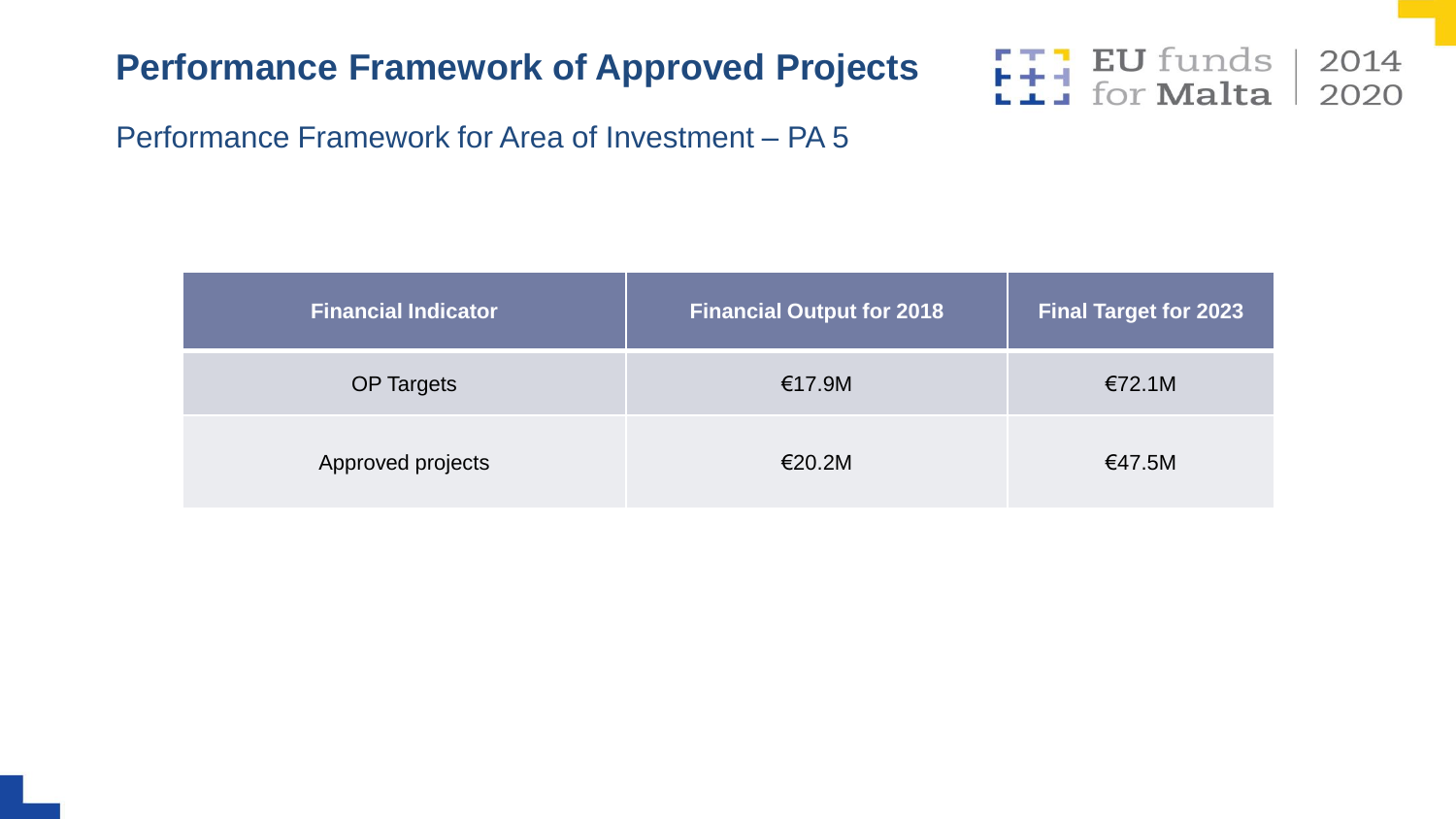

| <b>Output Indicator</b><br>Urban Development: Public or<br>commercial buildings built or<br>renovated under areas | <b>Output Milestone for 2018</b> | <b>Final Target for 2023</b> |
|-------------------------------------------------------------------------------------------------------------------|----------------------------------|------------------------------|
| <b>OP Targets</b>                                                                                                 | 600                              | 6,000                        |
| <b>Approved Projects</b>                                                                                          | $\overline{\phantom{0}}$         |                              |

| <b>Output Indicator</b><br><b>Urban Development: Rehabilitated</b><br>housing in urban areas | <b>Output Milestone for 2018</b> | <b>Final Target for 2023</b> |
|----------------------------------------------------------------------------------------------|----------------------------------|------------------------------|
| <b>OP Targets</b>                                                                            | 10                               | 50                           |
| <b>Approved Projects</b>                                                                     | $\overline{\phantom{0}}$         |                              |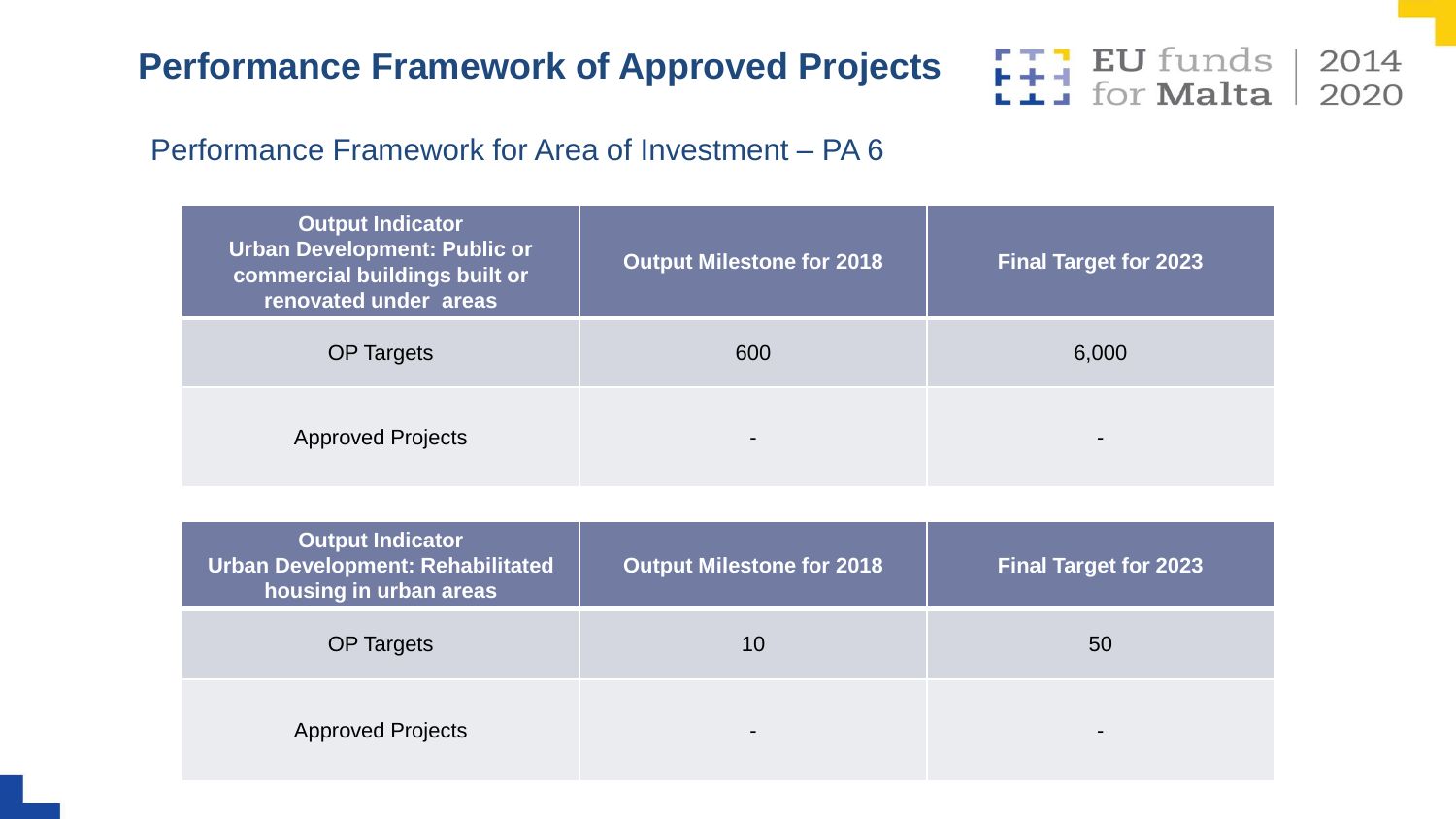

| <b>Financial Indicators</b> | <b>Output Milestone for 2018</b> | <b>Final Target for 2023</b> |
|-----------------------------|----------------------------------|------------------------------|
| <b>OP Targets</b>           | €6.2M                            | €24M                         |
| <b>Approved Projects</b>    | -                                |                              |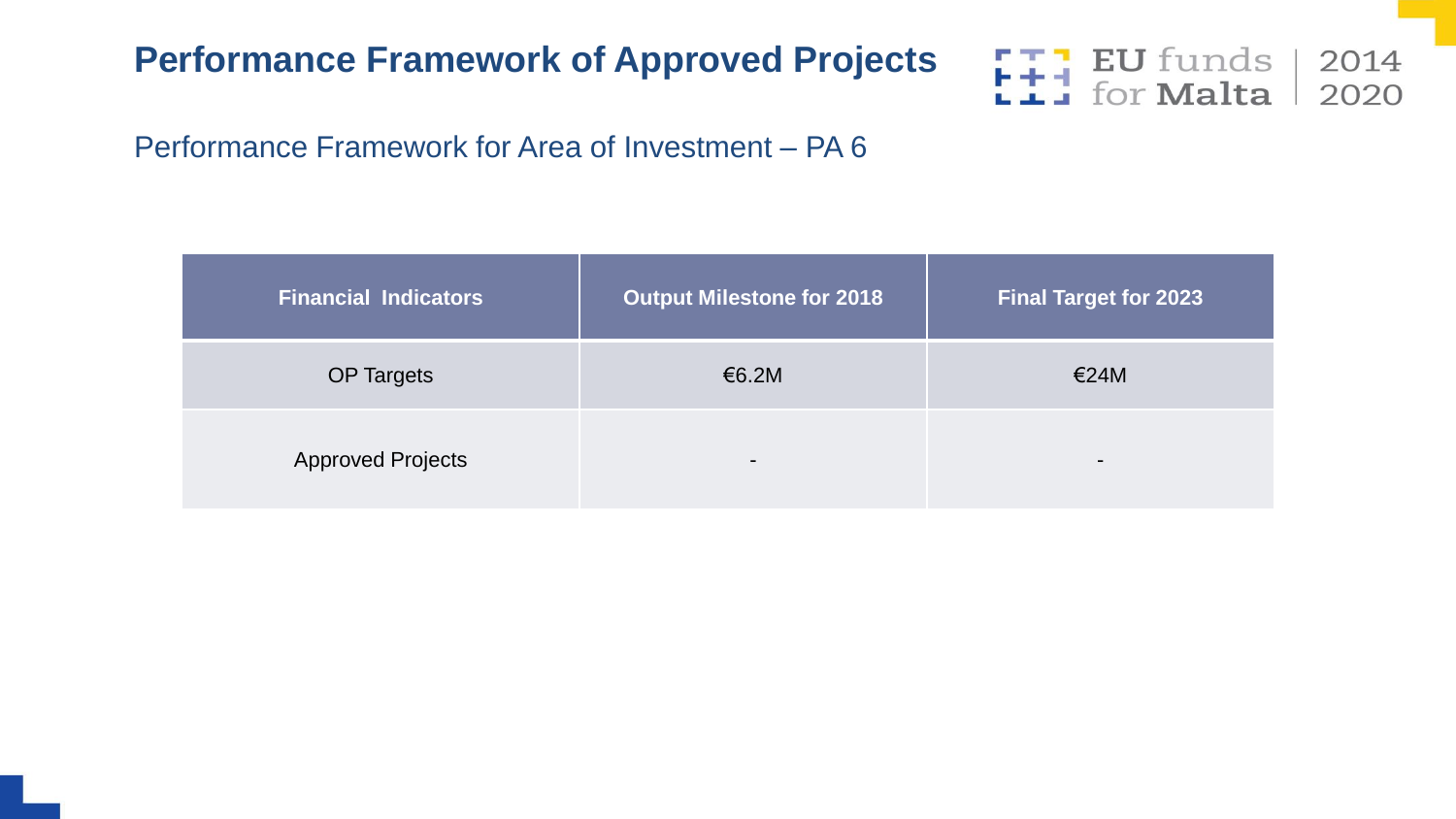

#### Performance Framework for Area of Investment – PA 7

| <b>Output Indicator</b><br><b>Projects and/or schemes promotion</b><br>and/or exploring collective transport<br>methods | <b>Output Milestone for 2018</b> | <b>Final Target for 2023</b> |
|-------------------------------------------------------------------------------------------------------------------------|----------------------------------|------------------------------|
| <b>OP</b> Targets                                                                                                       |                                  |                              |
| <b>Approved Projects</b>                                                                                                |                                  |                              |

| <b>Output Indicator</b><br>Number of projects and/or schemes<br>being implemented (constructed) or<br>completed* | <b>Output Milestone for 2018</b> | <b>Final Target for 2023</b> |
|------------------------------------------------------------------------------------------------------------------|----------------------------------|------------------------------|
| <b>OP Targets</b>                                                                                                |                                  |                              |
| <b>Approved Projects</b>                                                                                         |                                  |                              |

\**As a Key Implementation Step, the implementation of 1 project under this PA needs to start by 2018.*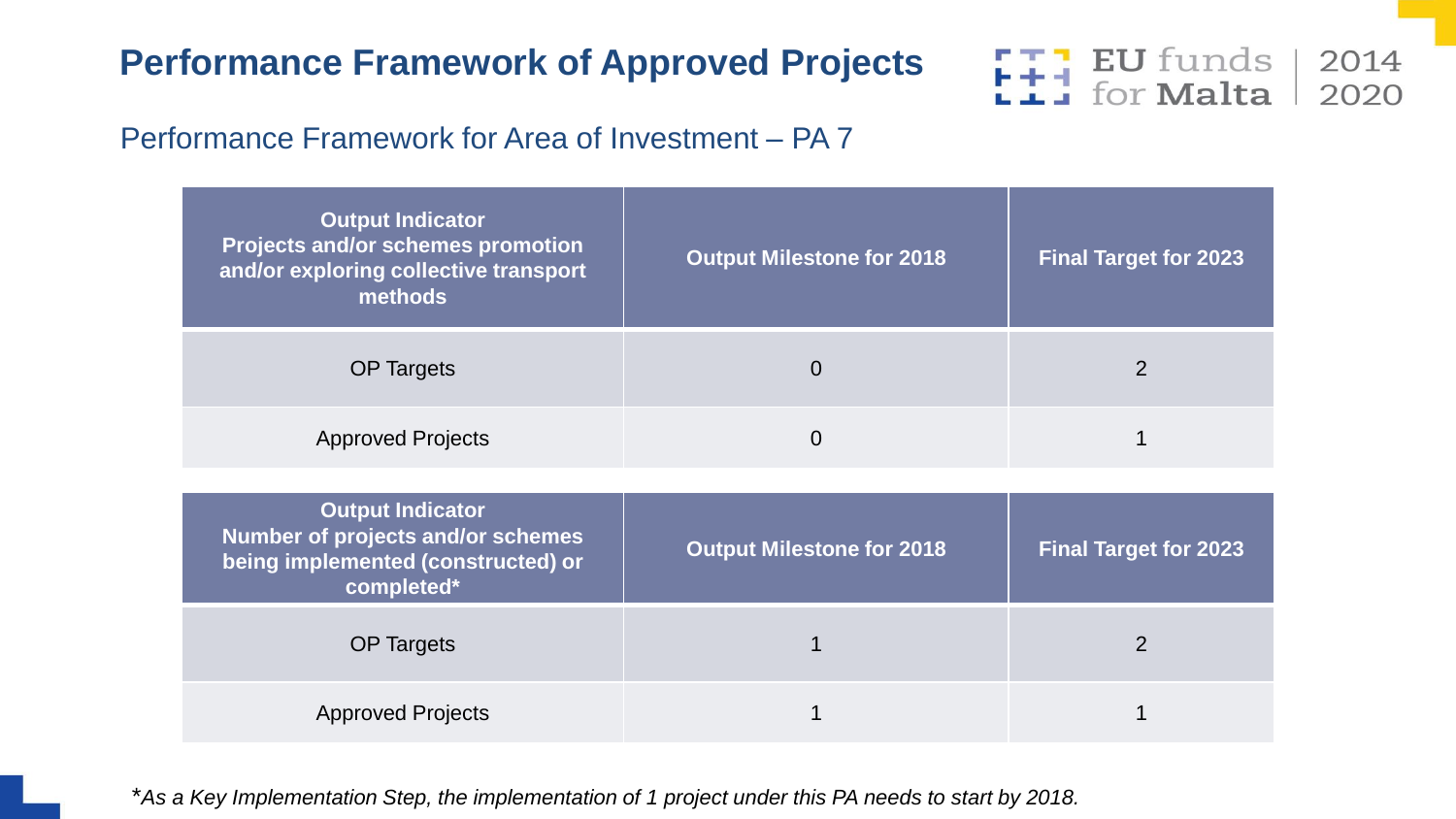

| <b>Financial Indicator</b> | <b>Output Milestone for 2018</b> | <b>Final Target for 2023</b> |
|----------------------------|----------------------------------|------------------------------|
| <b>OP Targets</b>          | €9 $M$                           | €35.5M                       |
| <b>Approved Projects</b>   | €9.8M                            | €28.5M                       |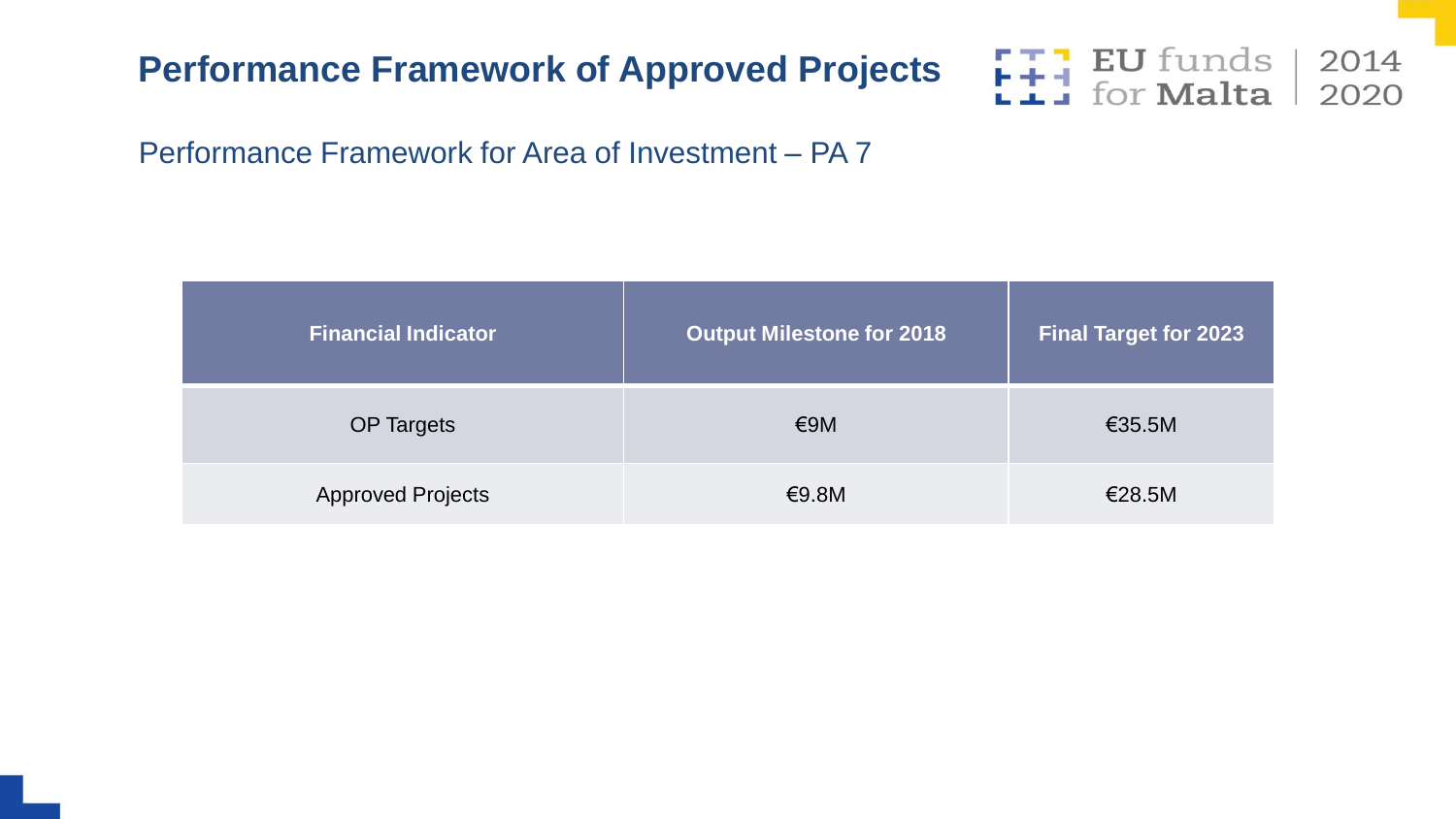

#### Performance Framework for Area of Investment – PA 8

| <b>Urban Development: Rehabilitated</b><br>housing in urban areas* | <b>Output Milestone for 2018</b> | <b>Final Target for 2023</b> |
|--------------------------------------------------------------------|----------------------------------|------------------------------|
| <b>OP Targets</b>                                                  | 20                               | 100                          |
| <b>Approved Projects</b>                                           | $100*$                           | $\blacksquare$               |
| Population covered by improved health<br><b>services</b>           | <b>Output Milestone for 2018</b> | <b>Final Target for 2023</b> |
| <b>OP Targets</b>                                                  | $\overline{0}$                   | 460,000                      |
|                                                                    |                                  |                              |

*\*The methodology used to arrive to this target needs to be revised and is currently being analysed.*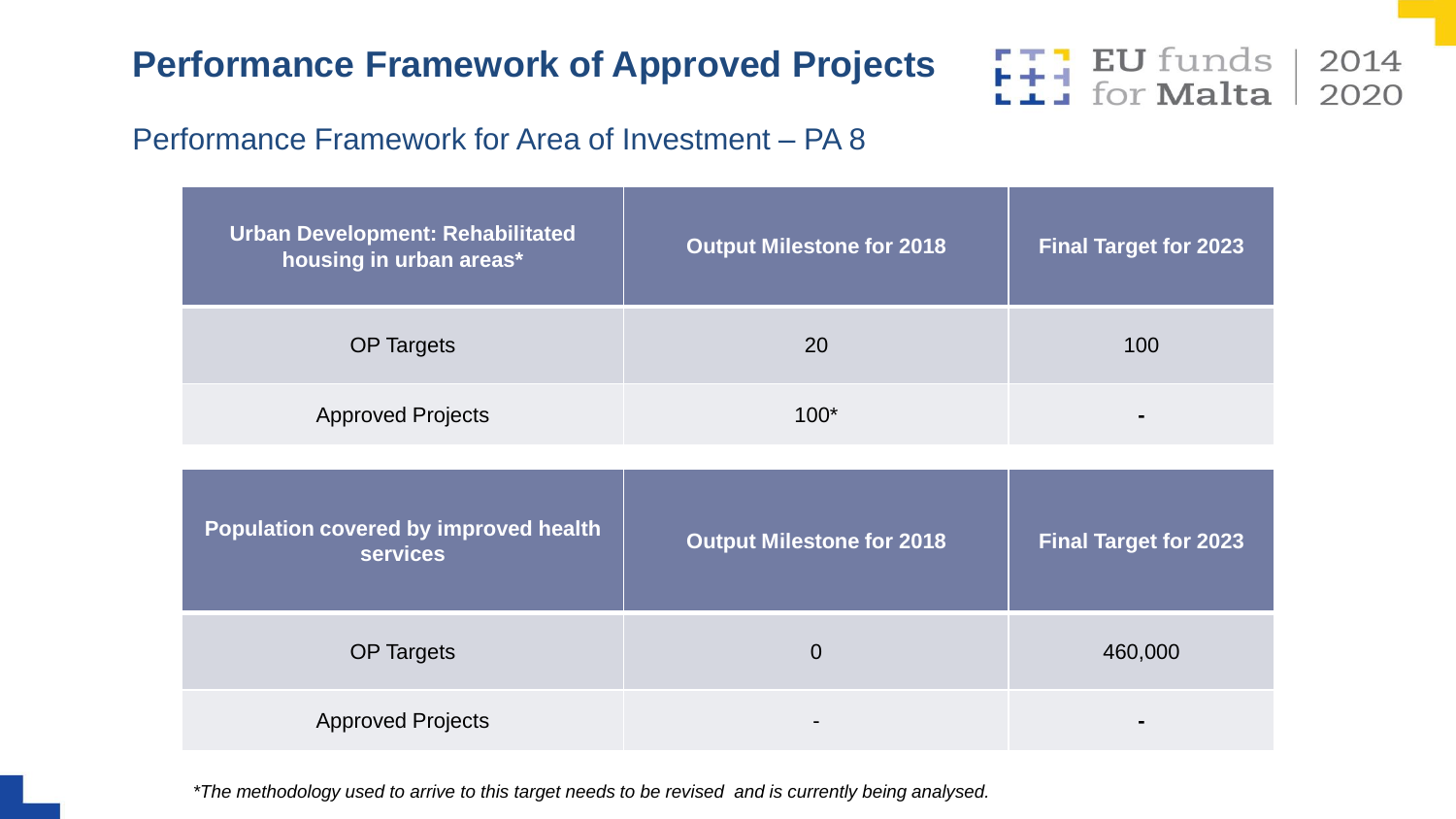

#### Performance Framework for Area of Investment – PA 8

| Number of health projects being<br>implemented (constructed) or completed* | <b>Output Milestone for 2018</b> | <b>Final Target for 2023</b> |
|----------------------------------------------------------------------------|----------------------------------|------------------------------|
| <b>OP Targets</b>                                                          |                                  |                              |
| <b>Approved Projects</b>                                                   |                                  | л.                           |

| <b>Financial Indicator</b> | <b>Output Milestone for 2018</b> | <b>Final Target for 2023</b> |
|----------------------------|----------------------------------|------------------------------|
| <b>OP Targets</b>          | €14.7M                           | €59M                         |
| <b>Approved Projects</b>   | €21.3M                           | €54M                         |

\**As a Key Implementation Step, the implementation of 1 health project needs to start by 2018.*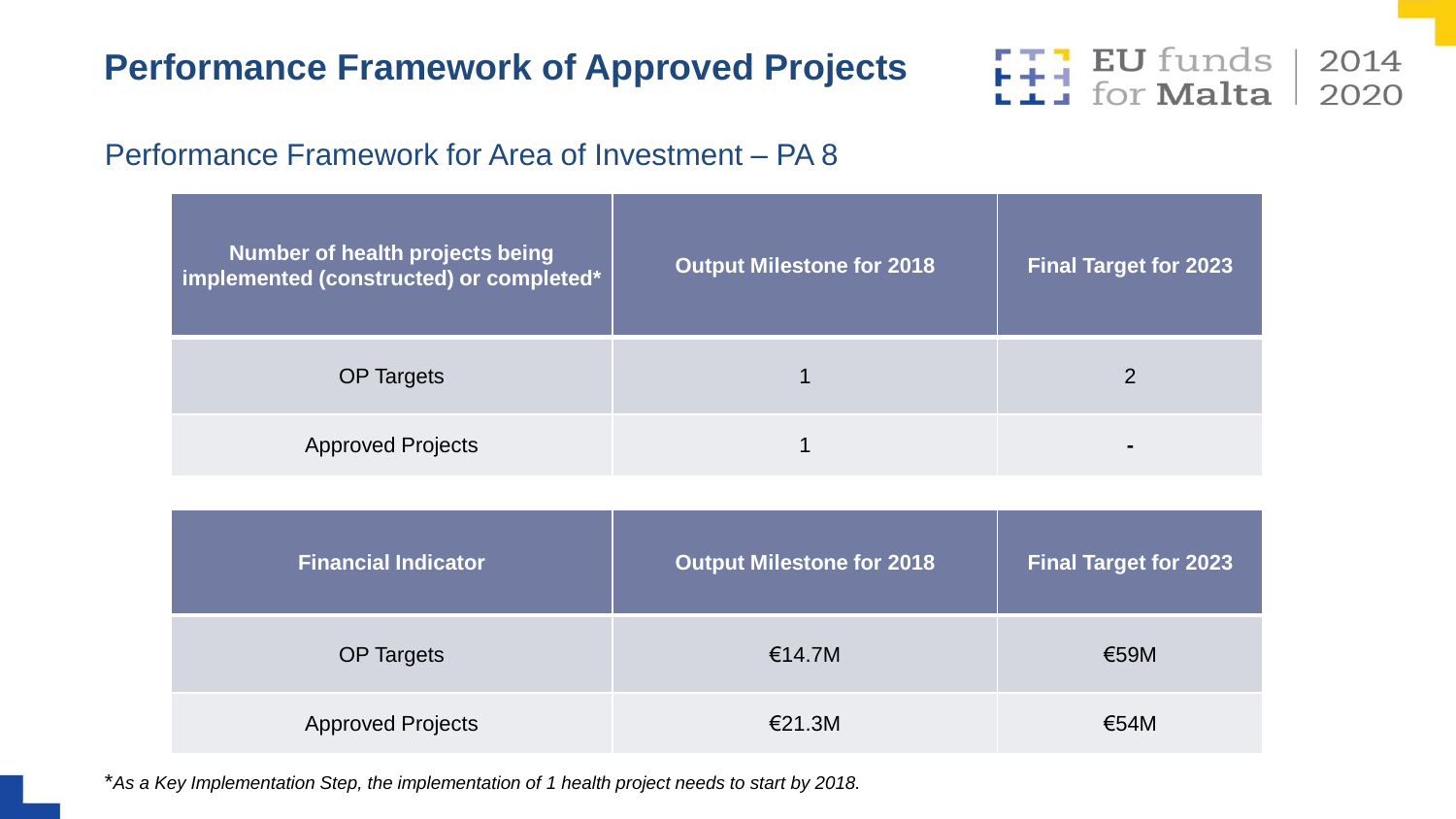

| <b>Capacity of VET and Tertiary education</b><br>infrastructure | <b>Output Milestone for 2018</b> | <b>Final Target for 2023</b> |
|-----------------------------------------------------------------|----------------------------------|------------------------------|
| <b>OP Targets</b>                                               | 2,000                            | 10,000                       |
| <b>Approved Projects</b>                                        | 5,366                            | 13,496                       |

| <b>Financial Indicator</b> | <b>Output Milestone for 2018</b> | <b>Final Target for 2023</b> |
|----------------------------|----------------------------------|------------------------------|
| <b>OP Targets</b>          | €8.6M                            | €33.6M                       |
| <b>Approved Projects</b>   | €18.3M                           | €33.8M                       |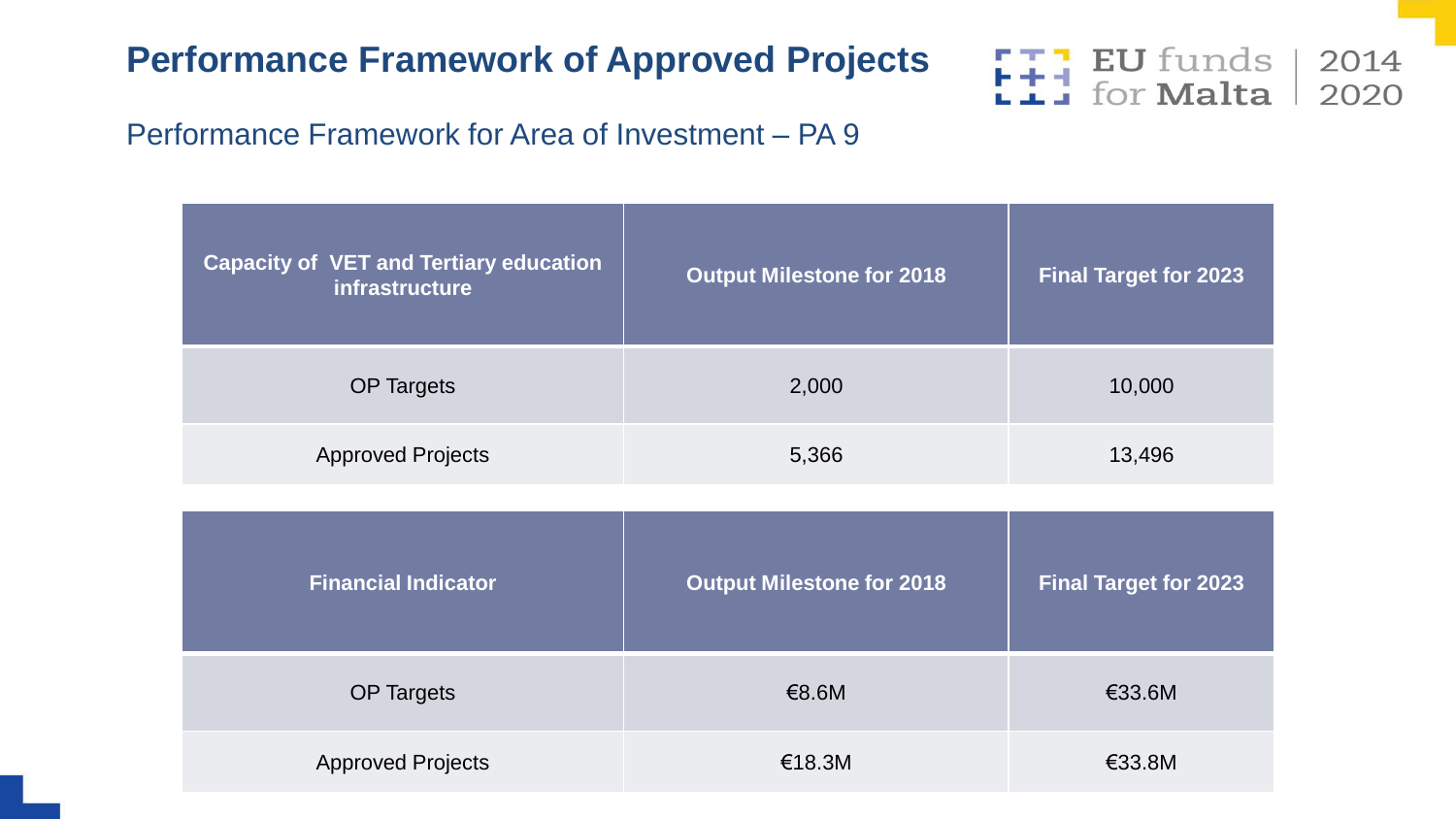

#### Performance Framework for Area of Investment – PA 10

| No. of water projects being implemented<br>(constructed) or completed* | <b>Output Milestone for 2018</b> | <b>Final Target for 2023</b> |
|------------------------------------------------------------------------|----------------------------------|------------------------------|
| <b>OP Targets</b>                                                      | $***$                            | $***$                        |
| <b>Approved Projects</b>                                               | 1                                |                              |
|                                                                        |                                  |                              |
| <b>Additional population served by</b><br>improved water supply        | <b>Output Milestone for 2018</b> | <b>Final Target for 2023</b> |
| <b>OP Targets</b>                                                      | $\overline{0}$                   | 32,000                       |
| <b>Approved Projects</b>                                               |                                  |                              |

\* *Key Implementation Step.*

*\*\* An assessment is being carried out on the targets of this Performance Framework*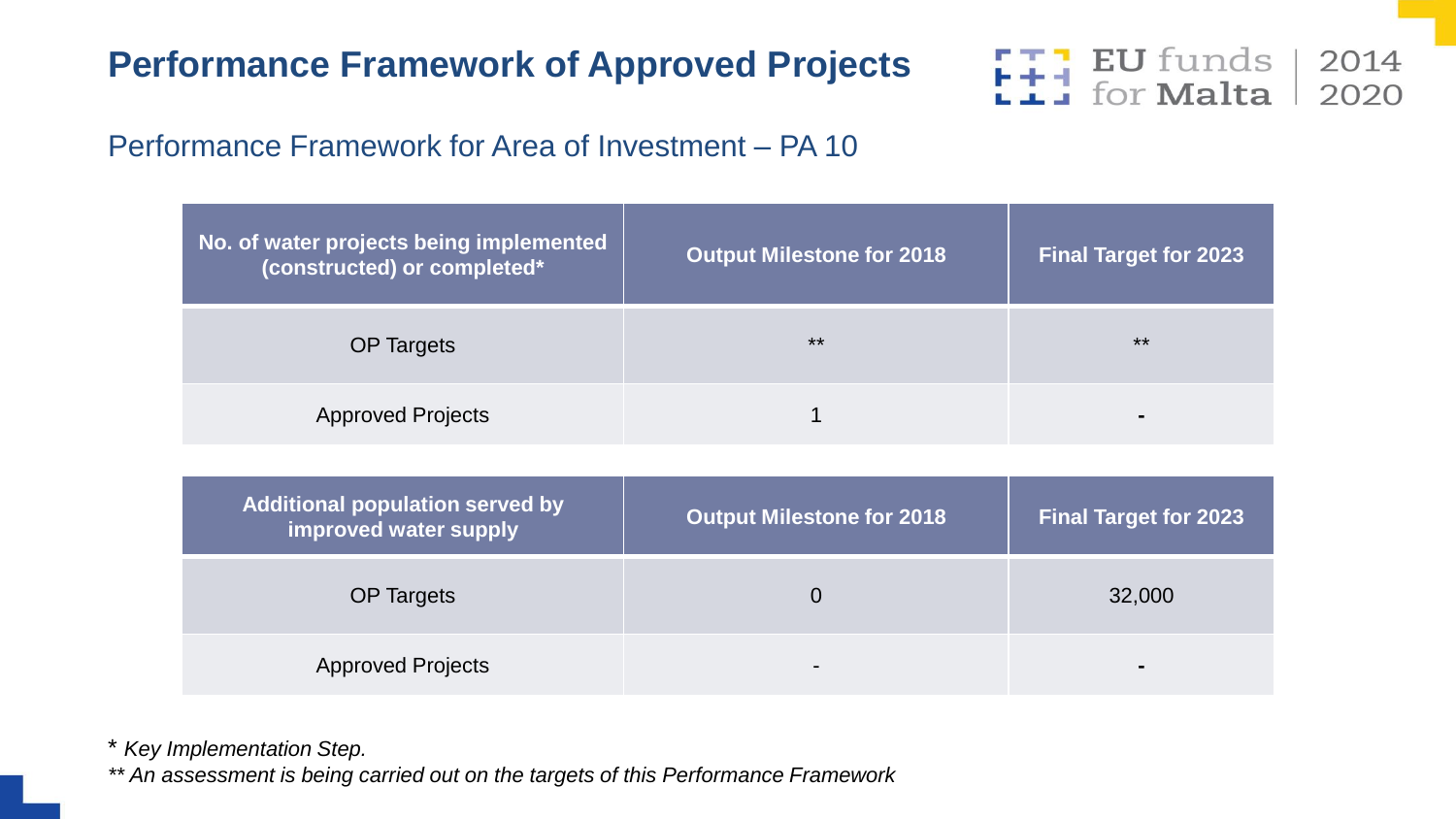

| <b>Financial Indicator</b> | <b>Output Milestone for 2018</b> | <b>Final Target for 2023</b> |
|----------------------------|----------------------------------|------------------------------|
| <b>OP Targets</b>          | €45M                             | €166.5M                      |
| <b>Approved Projects</b>   | €4.9M                            | €21.2M                       |